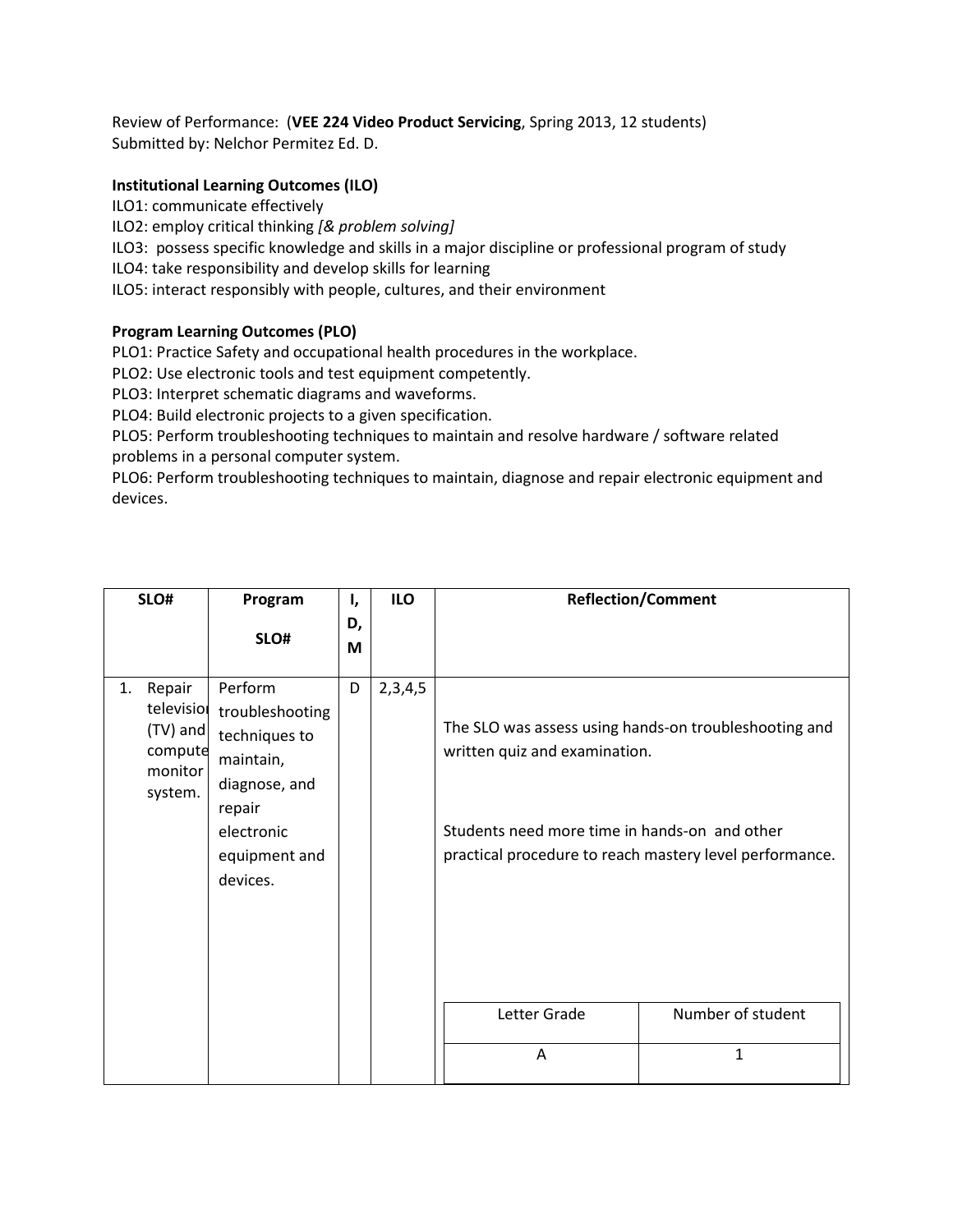|                                   |                                                          |   |         | B                                                                                                        | 10                |  |
|-----------------------------------|----------------------------------------------------------|---|---------|----------------------------------------------------------------------------------------------------------|-------------------|--|
|                                   |                                                          |   |         | $\mathsf{C}$                                                                                             | $\mathbf{1}$      |  |
|                                   |                                                          |   |         |                                                                                                          |                   |  |
| Repair<br>2.<br>video             | Perform<br>troubleshooting<br>techniques to<br>maintain, | D | 2,3,4,5 | The SLO was assess using hands-on troubleshooting and<br>written quiz and examination.                   |                   |  |
| cassett<br>record                 |                                                          |   |         |                                                                                                          |                   |  |
| (VCR).<br>diagnose, and<br>repair |                                                          |   |         | Students need more time in hands-on and other<br>practical procedure to reach mastery level performance. |                   |  |
|                                   | electronic<br>equipment and                              |   |         |                                                                                                          |                   |  |
|                                   | devices.                                                 |   |         | Letter Grade                                                                                             | Number of student |  |
|                                   |                                                          |   |         | Α                                                                                                        | $\overline{2}$    |  |
|                                   |                                                          |   |         | B                                                                                                        | 8                 |  |
|                                   |                                                          |   |         | $\mathsf{C}$                                                                                             | $\overline{2}$    |  |
|                                   |                                                          |   |         |                                                                                                          |                   |  |
| 3. Repair<br>compact              | Perform<br>troubleshooting                               | M | 2,3,4,5 |                                                                                                          |                   |  |
| disc (CD)<br>players.             | techniques to<br>maintain,                               |   |         | The SLO was assess using hands-on troubleshooting and<br>written quiz and examination.                   |                   |  |
|                                   | diagnose, and<br>repair                                  |   |         |                                                                                                          |                   |  |
| electronic<br>equipment and       |                                                          |   |         | Students need more time in hands-on and other<br>practical procedure to reach mastery level performance. |                   |  |
|                                   | devices.                                                 |   |         |                                                                                                          |                   |  |
|                                   |                                                          |   |         | Letter Grade                                                                                             | Number of student |  |
|                                   |                                                          |   |         | A                                                                                                        | $\overline{2}$    |  |